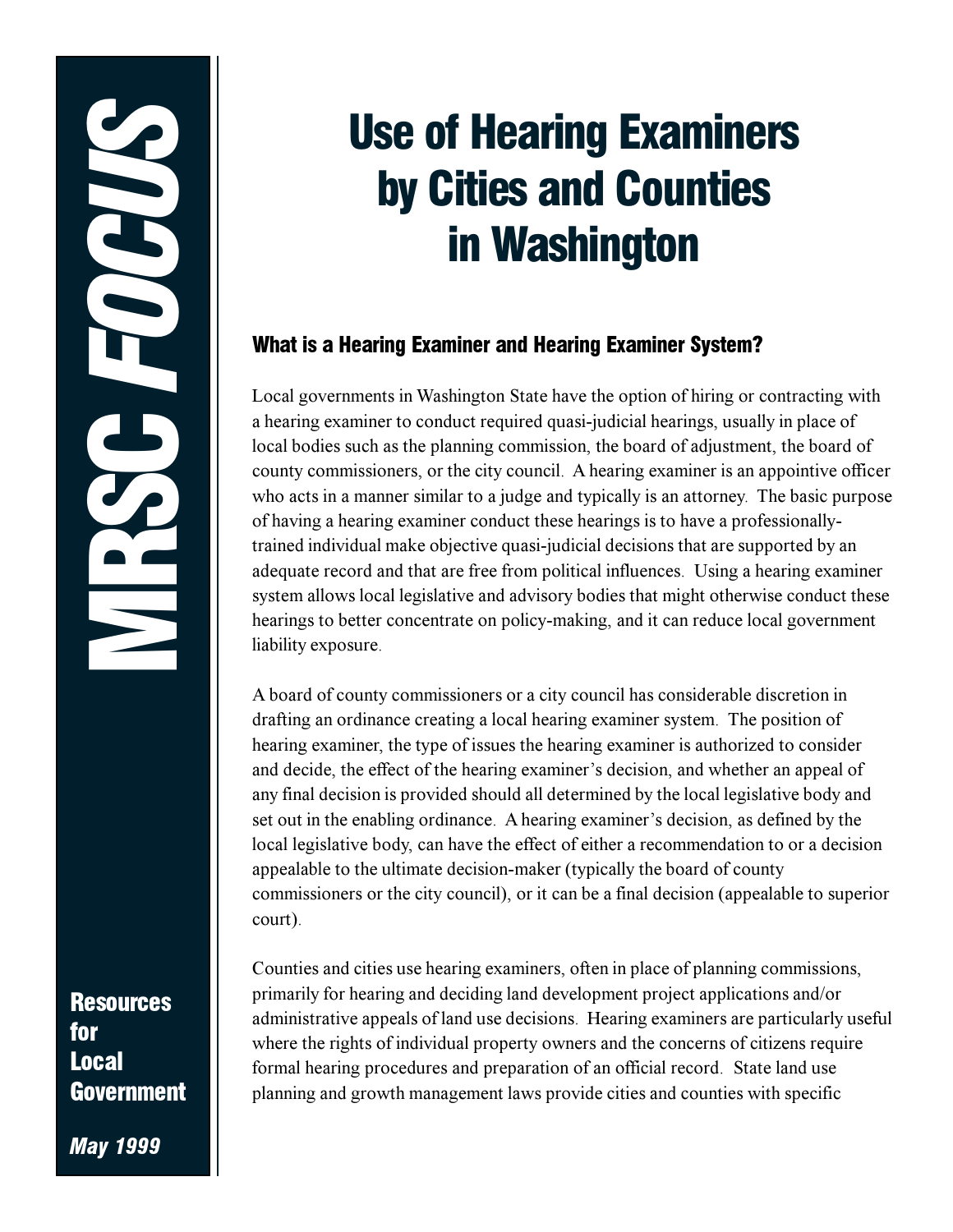authority to establish a hearing examiner system to conduct hearings and make recommendations or decide a variety of land use issues. Hearing examiners may also conduct hearings and make recommendations or decisions on other local matters.

This focus paper describes the use of a hearing examiner, the pros and cons of such systems, and options available to Washington counties and cities. References are provided for further information available from the MRSC library and through our Web site.

### **Establishing a Hearing Examiner System**

The office or position of hearing examiner must be established by ordinance. That ordinance should identify what matters the examiner is empowered to hear and what will be the effect of the examiner's decision on those matters. A common approach in such an ordinance is to establish the framework for the hearing examiner system, while leaving it to the examiner to adopt specific, detailed rules for the conduct of hearings. Hearing examiner ordinances typically address: the appointment and term of the hearing examiner; qualifications of the examiner; conflicts of interest and freedom from improper influence; powers and duties, including matters heard; hearing requirements; effect of decisions; reconsideration of decisions, if allowed; and appeals. MRSC has many examples of hearing examiner ordinances and has a compilation of articles and ordinances relating to the hearing examiner system in this state. See http:// www.mrsc.org/library/compil/cphearex.htm.

Use of the Hearing Examiner System for Land Use, **Environmental, and Related Decisions** 

Most commonly, hearing examiners are used to hear and decide land use project permit applications where a hearing is required, such as in the case of applications for subdivisions, shoreline permits, conditional use permits, rezones, and variances. The recent trend in state law, particularly in conjunction with regulatory reform, has been to allow local governments to give more authority to the hearing examiner to make final decisions on quasi-judicial project permit applications. For example, RCW 58.17.330, as amended by 1995 regulatory reform legislation, provides that the local legislative body can specify that the legal effect of a hearing examiner's decision on a preliminary plat approval is that of "a final decision of the legislative body."

The hearing examiner's role in the project permit process can include:

open record hearings on project permit applications;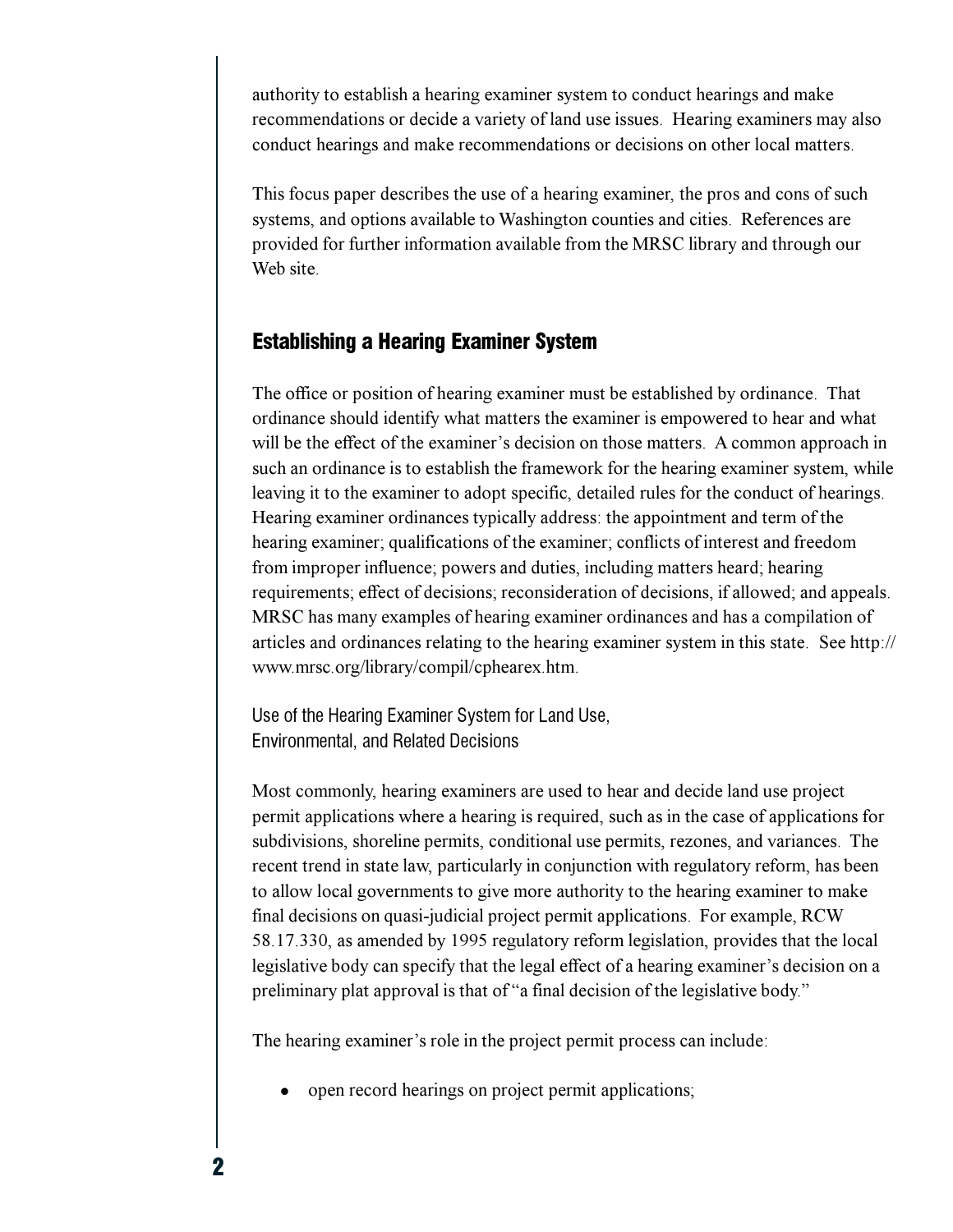- appeals of administrative SEPA determinations, which in most cases are  $\bullet$ combined with the open record hearing on the application;
- closed record appeals of administrative decisions made by the local planning staff, including appeals of SEPA determinations where an administrative appeal is provided;
- land use code interpretations to satisfy the statutory requirement that cities and counties planning under the Growth Management Act adopt procedures for such "administrative interpretations" (RCW 36.70B.110(11));
- land use code enforcement proceedings.

Other Issues Assigned to Hearing Examiners

The local legislative body may, by ordinance, authorize a hearing examiner to hear other types of contested matters, in addition to land use permit applications and code enforcement. Examples of other types of decisions and/or administrative appeals that could be handled by a local hearing examiner include:

- discrimination complaints under local personnel policies;
- employment decisions and personnel grievances;
- ethics complaints by citizens or employees;
- local improvement districts formation hearing and/or assessment roll determinations;
- public nuisance complaints;
- civil infractions;
- property forfeiture hearings under the Uniform Controlled Substances Act  $(RCW 69.50.505(e));$
- tax and licensing decisions and appeals;
- whistleblower retaliation claims.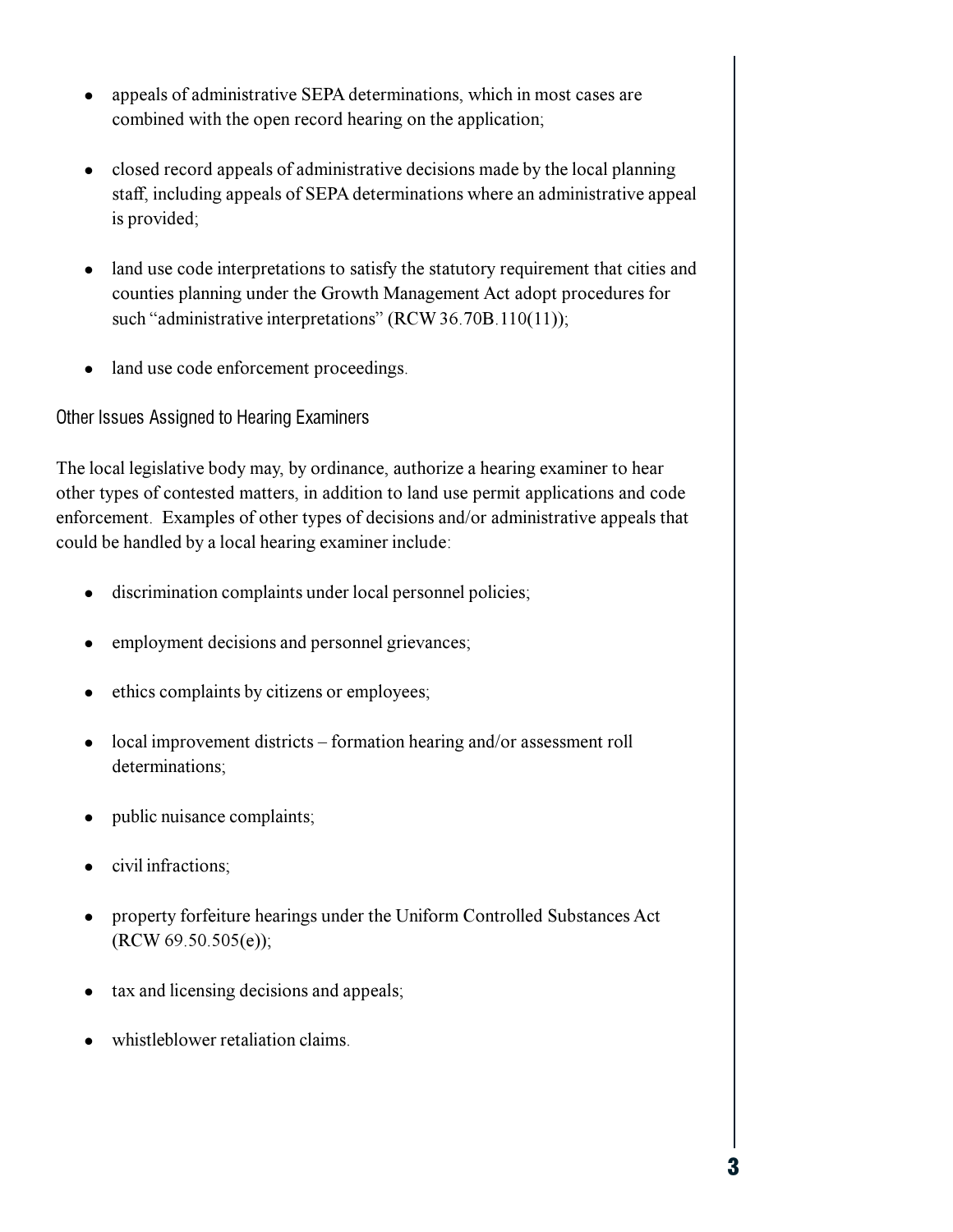# **Pros and Cons of Using Hearing Examiners**

Pros

More professional and timely decisions insuring fairness and consistency.

A professional hearing examiner prepares for and conducts hearings in a manner insuring procedural fairness. Hearings are less emotional and more expeditious. Hearing examiners develop a high level of expertise and specialization, saving time in making decisions and improving their quality and consistency.

Time-saving for legislative body, freeing legislators to focus on legislative policy and other priority issues.

Conducting public hearings and making quasi-judicial decisions is timeconsuming. Local legislators can free themselves from many of their hearing duties by delegating them to a hearing examiner. The local legislative body can still choose to make final decisions or to hear appeals of the examiner's decisions, and those appeals will be facilitated by a thorough and organized record. The use of hearing examiners is especially time-saving for routine decisions and for complex land use decisions requiring formal hearings, citizen participation, and subject matter expertise.

Separation of policy-making or advisory functions from quasi-judicial functions.

Use of hearing examiners for quasi-judicial hearings separates legislative and administrative functions from quasi-judicial functions. This can improve decision-making by clarifying roles and avoiding conflicts. For jurisdictions with planning commissions, use of a hearing examiner system allows the planning commission to function as an advisory body. The legislative body can focus on policy-making while the planning department concentrates on administration. For counties with three-member boards of commissioners, use of a hearing examiner to conduct quasi-judicial proceedings can greatly assist commissioners who already responsible for a number of legislative and administrative functions.

Improved compliance with legal requirements, including due process, appearance of fairness, and record preparation.

Hearing examiners have special expertise in managing legal procedural requirements and avoiding appearance of fairness and conflict of interest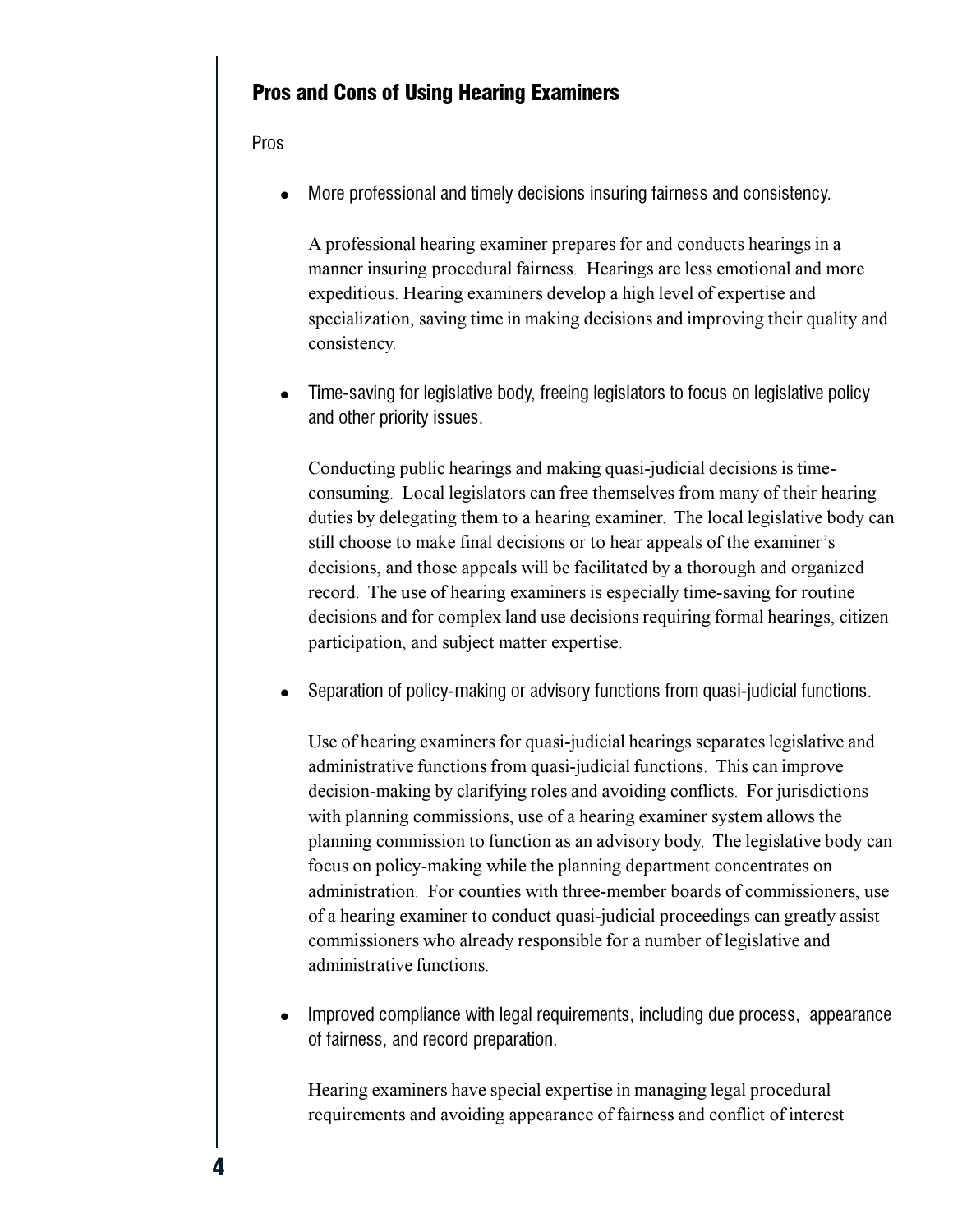issues. The hearing examiner assures procedural fairness, especially in cases where one side is represented by an attorney while the other side is not. Participants are often more satisfied with the proceedings, regardless of the outcome. A properly conducted hearing also results in a complete and well organized written record.

Reduced liability relating to land use decisions and/or procedural challenges to decisions.

Using a hearing examiner system has been shown to reduce land use liability exposure. Improved hearing procedures, better records, and more consistent and documented decisions are typical of professional hearing examiners. At least one local government insurance authority has officially endorsed the use of hearing examiners for land use decisions based on a survey providing evidence of a lower risk profile for jurisdictions using a hearing examiner system for land use proceedings.

Improved land development review integration under chapter 36.70B RCW (ESSB 1724).

A number of jurisdictions have adopted hearing examiner systems since the 1995 regulatory reform legislation mandating integration and consolidation of environmental and land use regulatory review for development projects. Use of a specialized land use hearing examiner is an effective method of consolidating and coordinating multiple review processes. For jurisdictions with a mandatory board of adjustment, adoption of a hearing examiner system eliminates the requirement for a board of adjustment.

Opportunity for feedback to improve plans and regulations from professional hearing officer familiar with comprehensive plans and development regulations.

A professional hearing examiner has familiarity with the local comprehensive plan and development regulations and possibly those of other jurisdictions. Areas where plans, regulations, and policies are weak or inconsistent can be identified and referred to the planning staff, planning commission, or legislative body, providing feedback for continuous improvement.

MRSC Focus is published periodically by the Municipal Research & Services Center of Washington, 1200 Fifth Avenue, Suite 1300, Seattle, WA 98101-1159, and addresses issues of current interest to cities, towns, and counties in Washington State.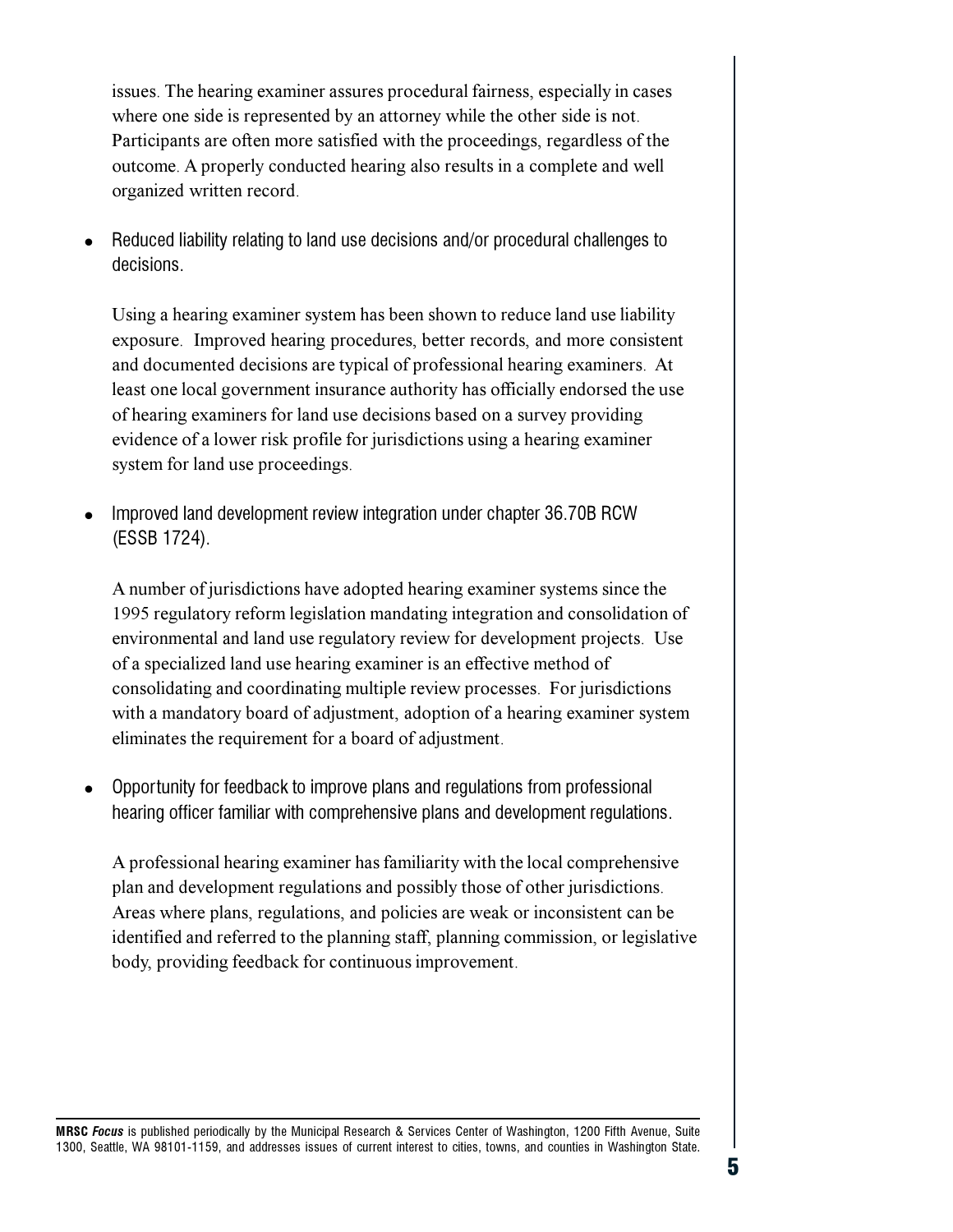Removal of quasi-judicial decision-making from the political arena.

It may be difficult for elected local government officials to entirely eliminate political considerations from their quasi-judicial decision-making. Professional hearing examiners should be immune from political pressures.

#### Cons

Cost to county or city for hiring a hearing examiner and staff.

There are costs in hiring hearing examiners and, if necessary, support staff. Counties and cities should consider whether savings in council and commission time, improvements in decision-making, and reduced liability justify the costs. Alternatives such as use of personal service contracts for hearing examiners can reduce costs

Increased cost to the parties due to more formal decision-making procedures.

Hearing examiners can increase the formality of the hearing process, although many of the procedural requirements and formalities are already required under state law. This formality can provide the advantage of increased appearance of fairness and impartiality in decision-making.

Lack of accountability to voters for appointed hearing examiner making decisions or hearing administrative appeals.

Some people maintain that important decisions should be made by elected officials who are accountable to the voters. However, these concerns can be addressed by making the hearing examiner's decision a recommendation to the council or commissioners or by providing for an administrative appeal to the legislative body.

## **Options for Efficient and Effective Use of Hearing Examiners for Smaller Counties and Cities**

Smaller local governments may be reluctant to establish a hearing examiner system because of cost considerations and concerns about whether there will be enough occasions to justify using a hearing examiner. Here are some ideas about addressing these concerns: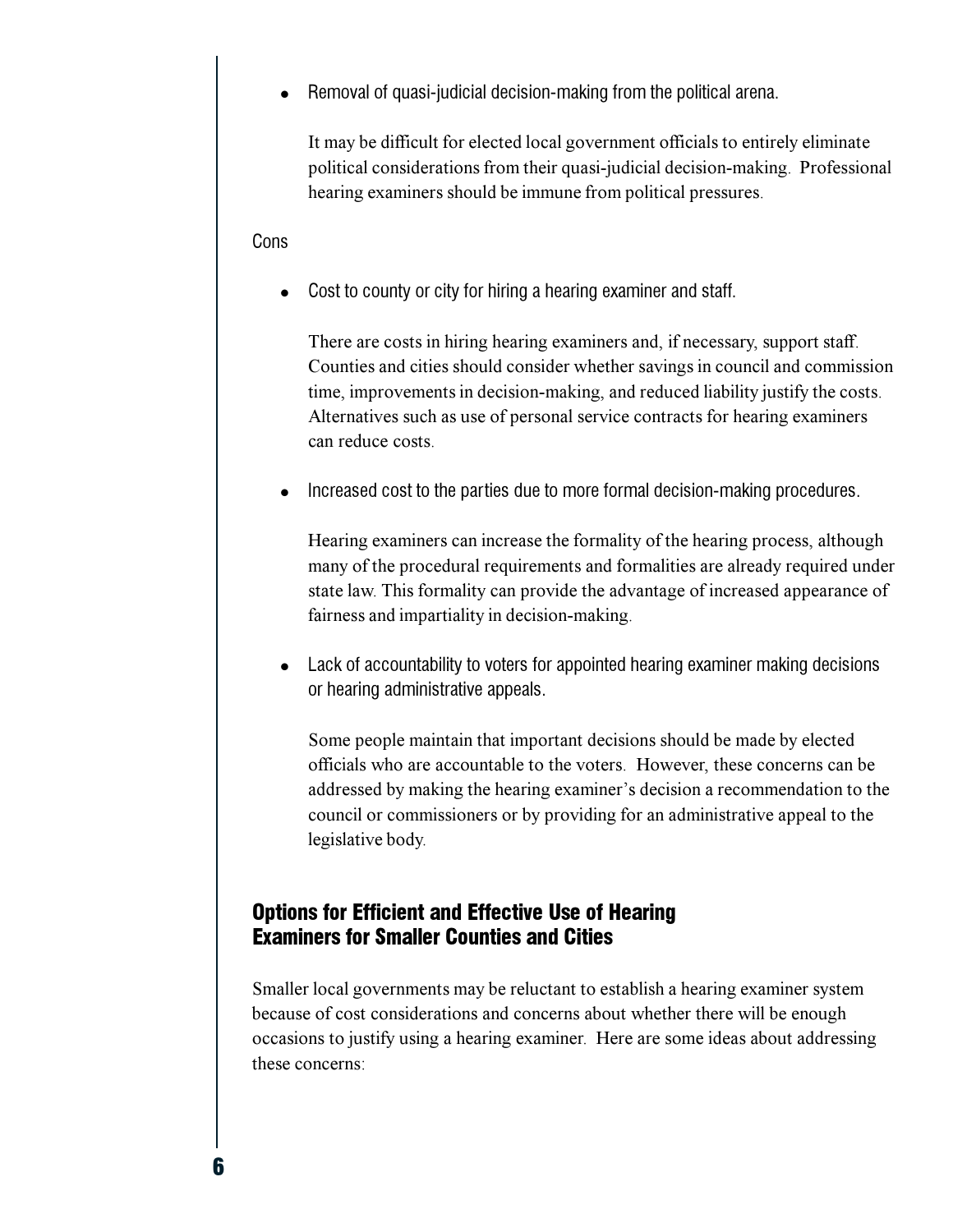- Contract for hearing examiner services. Counties and cities may establish a contractual relationship with a hearing examiner in which the examiner is compensated, on an hourly or other basis, only as needed.
- Share use of a hearing examiner with other jurisdictions. Some local governments in the state have entered into interlocal agreements to contractually share the services of a hearing examiner.
- Increase the number of matters heard by hearing examiner. Doing this could reduce costs relating to use of staff that would otherwise be occupied with those matters.
- Fund the hearing examiner system from permit review fees. Local governments can add and/or increase permit fees and appeal fees to help cover the cost of maintaining a hearing examiner system.

# **Qualifications of Hearing Examiners**

There are no state statutes that establish the minimum qualifications of hearing examiners. As noted above, hearing examiners are often attorneys; however, a law degree is not required. A background in the area in which the examiner will perform would obviously be helpful. Since hearing examiners operate mostly in the land use arena, some local governments use examiners with a planning, rather than legal, background. Keep in mind that the land use decision-making process requires a thorough knowledge of legal procedures, and relevant statutes, local ordinances, and case law. In the ordinance establishing the office of hearing examiner, it is a good idea to identify the minimum qualifications that the legislative body deems necessary for a hearing examiner.

# **Support, Resources, and Training for Hearing Examiners**

• Washington Association of Professional Hearing Examiners; Jim Driscoll, President; 101 Yesler, Suite 607; Seattle, WA 98104; (206) 628-0039. This organization provides periodic training conferences and maintains a list of hearing examiners in the state.